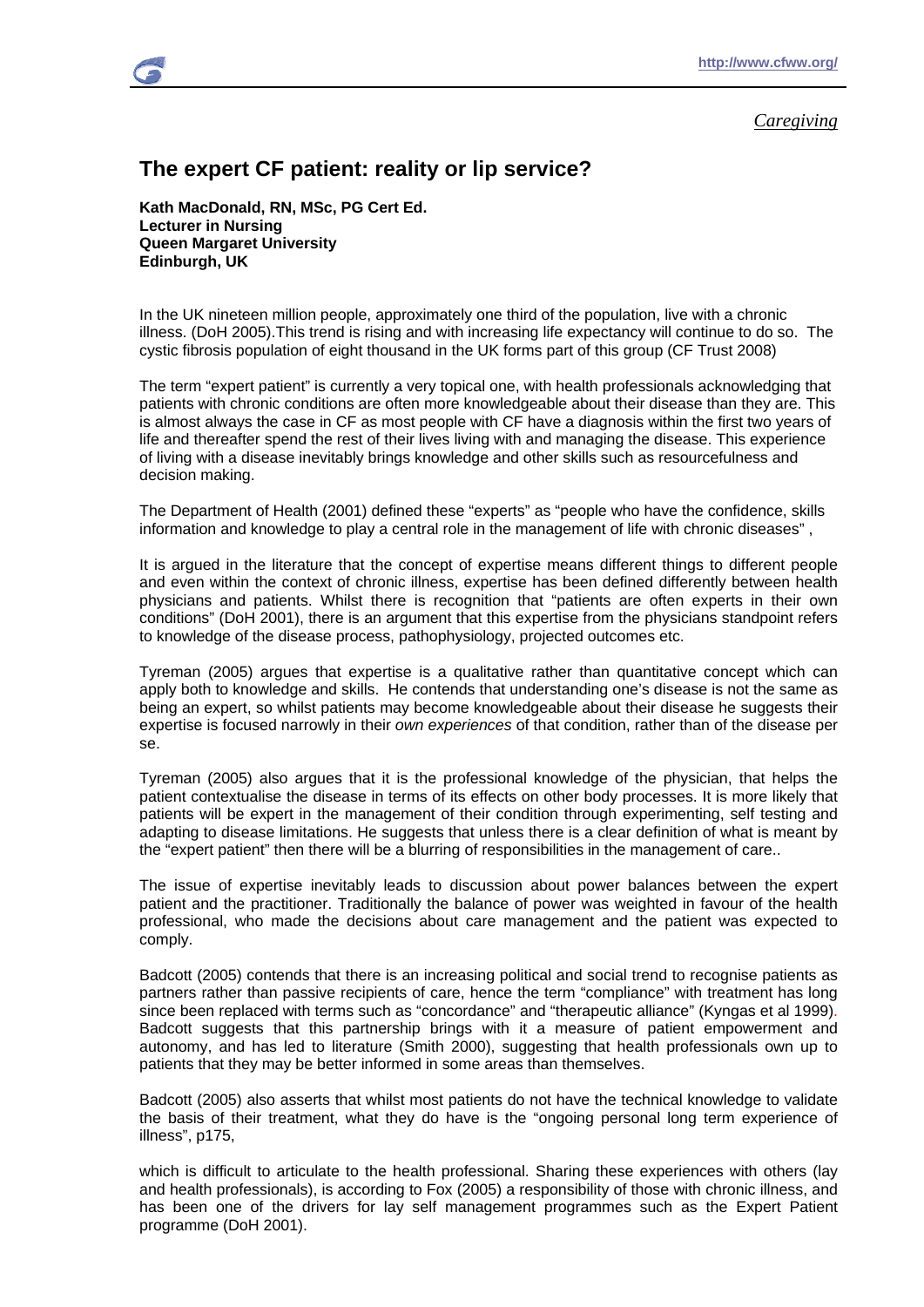This paper aims to explore the concept of expertise in young people with CF and their carers, and examine the consequences for both of being perceived as experts.

# **Methods**

This study forms part of a larger study which explored young people aged 8-18 years with CF and their carers' experiences of befriending (MacDonald and Goulbourne 2007). 17 interviews were carried out with 6 families in their own homes over a one year period. Four families were interviewed twice, with two families being interviewed on one occasion only.

Once ethical approval was gained for the study, families were approached through a CF organisation in Scotland (The Butterfly Trust) which sought permission for the researchers to make contact. Consent for the study was sought from parents and children separately in accordance with local ethics guidelines.

Each interview was tape recorded and transcribed verbatim. Field notes were also recorded detailing our thoughts and feelings during the interviews and any issues which might have influenced the collection of the data. Transcripts were peer reviewed to check for accuracy.

Data was analysed using Ritchie and Lewis's (2003) "Framework" model to build up a matrix of themes and codes from the data. Two main themes were identified from the original study. Theme one describes "Having CF and living with it".

Nine sub-themes were identified under the first theme, two of which will be discussed here; "Young people as experts of their condition", and "Parents as care givers".

### **Young people as experts of their condition**

Young people with CF are knowledgeable about their disease and the effects CF has on them, with physical effects usually being described first. Older children showed more knowledge about the origins and progression of the disease:

*Researcher: "What do you know about CF? " I get a bug, makes me cough, sick, breathless" FD2 YP (aged 8)* 

*"Well I ken what it is and how I got it … I was born with it, it effects your lungs and digestion … I get thick mucus, I go to hospital every 3 months for 2 weeks for IV antibiotics" FD3 YP (aged 16)"* 

Metaphors were also used to describe the condition: *"… you use a 'shield' everyone else has got a shield, ours are like … weakened" FD4 YP (aged 10)* 

Young people generally displayed expertise in knowing the nuances of their disease and were able to detect subtle changes in their conditions:

*"Generally when I'm coughing during the night or I can't sleep, or in the morning when I wake at the usual time and I'm really, really tired and I think…oh god…(laughs) its gonna be a bad day" FD5 YP(aged 18)* 

*"cause you know that something's coming up and you can feel it" FD6YP (aged 17)* 

In- depth knowledge about their condition is not surprising as most of these young people have been living with their disease since infancy and managing self care treatments such as physiotherapy from an early age. This in-depth knowledge links with Tyreman's (2005) contention of individuals being focussed on their own experiences, and links to Benner's (1984) work on knowing intuitively when something is not as it should be.

Despite the age of the young people, the language they used which described the condition and treatments were sophisticated and medicalised, for example IVs, 'Cepacia', DNase, antibiotic names (Ceftazadime / Meropenem) 'Pegs' 'buttons' 'nebs' and 'Ports'.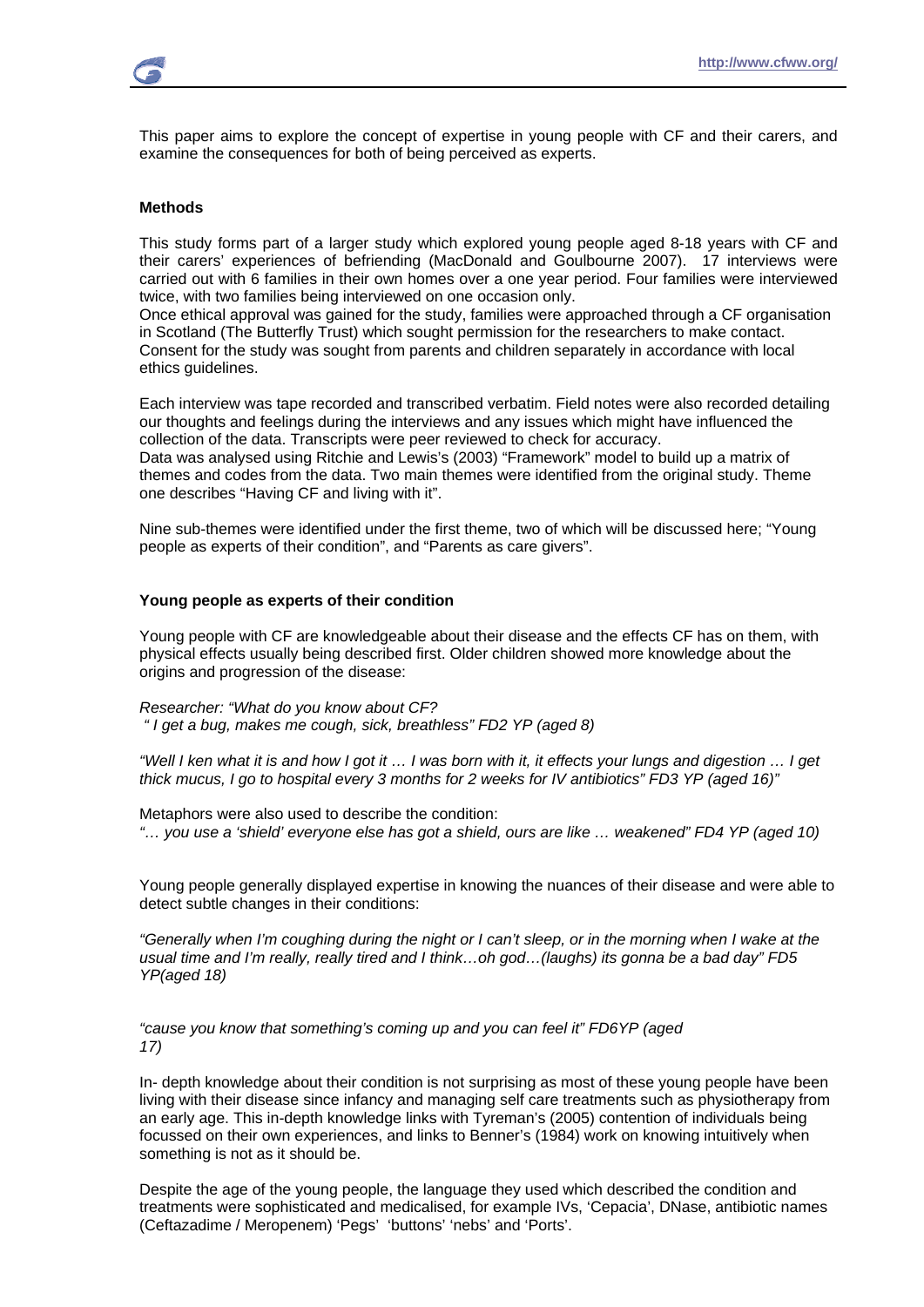This level of expertise was seen by the lay befrienders who were working with them as a real challenge. They recognised that the young people (and parents) used unfamiliar terminology. This is in keeping with Peterson's (2006) notion of experts who are said to value technical information. Befrienders felt that perhaps parents and young people had high expectations of their knowledge base which made them feel uncomfortable. This same contention could be applied to health professionals new to the discipline who are unfamiliar with the jargon of CF. Badcott's (2005) advice of being honest with patients and accepting this change in power balance may go some way to address this challenge.

It would appear that the experience of coping with CF is so embedded in the daily routines of young people (and their parents), that they do not notice how specialised their language and terminology is. How they use these terms is matter of fact but never the less indicative of their expert knowledge and skill.

#### **Parents as experts**

The burden of care usually falls on parents, who are taking on more and more advanced technical roles such as administration of nebulisers and intravenous antibiotics. The literature recognises that these roles were once the remit of trained nurses (Lowton 2002), and further reinforces the parents as experts of their child's condition.

 *"for an hour after these drugs, obviously you've got to monitor him so you can't go to bed or anything, just to make sure he doesn't have a reaction…...* 

 *generally if they're gonna have a reaction its within the first half hour so its not a big deal" FD4P*  (on home IV's)

Although clearly technically competent when administrating IVs, providing physiotherapy, setting up nebulisers and feeding pumps their expertise could only be assumed when treatments where administered at home, but when in hospital this expertise needed to be relinquished.

*because they're busy, but they're not necessarily… there's only so many trained to do IV'S and you get to the stage where like well give me them and I'll do them myself,… -no you cant! Its ok for me to do them at home, myself but not ok for me in hospital. FD4P* 

This opinion was not universal, what was however, was the non recognition by medical staff of the parent as expert of their own child at the time of diagnosis. .Despite the fact that for some diagnosis was 15 years ago, parents still felt the need to vent their frustrations about not being listened to during the interview.

*"That was the biggest nightmare ever….diagnosed from a baby……we were sent to (hospital)l for every test imaginable and they kept saying there's nothing wrong with him, he had asthma….i used to carry pots of his poo everywhere I went and they said I was feeding him too many dairy products…. And I was like- it's not normal…..you know yourself there's something wrong*" FD2 P

 In the intervening years since diagnosis, parent's knowledge about CF has grown and become embedded so that now, they are attuned to subtle changes in their child's mental and physical condition. Recognition of these changes acts as a cue for them to seek help, support and treatment:

*"… I know what's going to happen … I know when he's going to get ill" FD5 P* 

*"… and sometimes in the morning you could tell that (he's) just no, he's not gonnae have a good day today – just not in the frame of mind. He'd be feeling really down"* FD1 P

It's hard for parents being so close to their offspring. Being carers when it is their own offspring, the burden of 'expertise' can be overwhelming:

*" … not sure if I could manage it (IVs) I approached them and I said I'd like to do home IVs and then they started saying 'Oh well, you'll need to do this and do … and I was thinking maybe I'm not ready*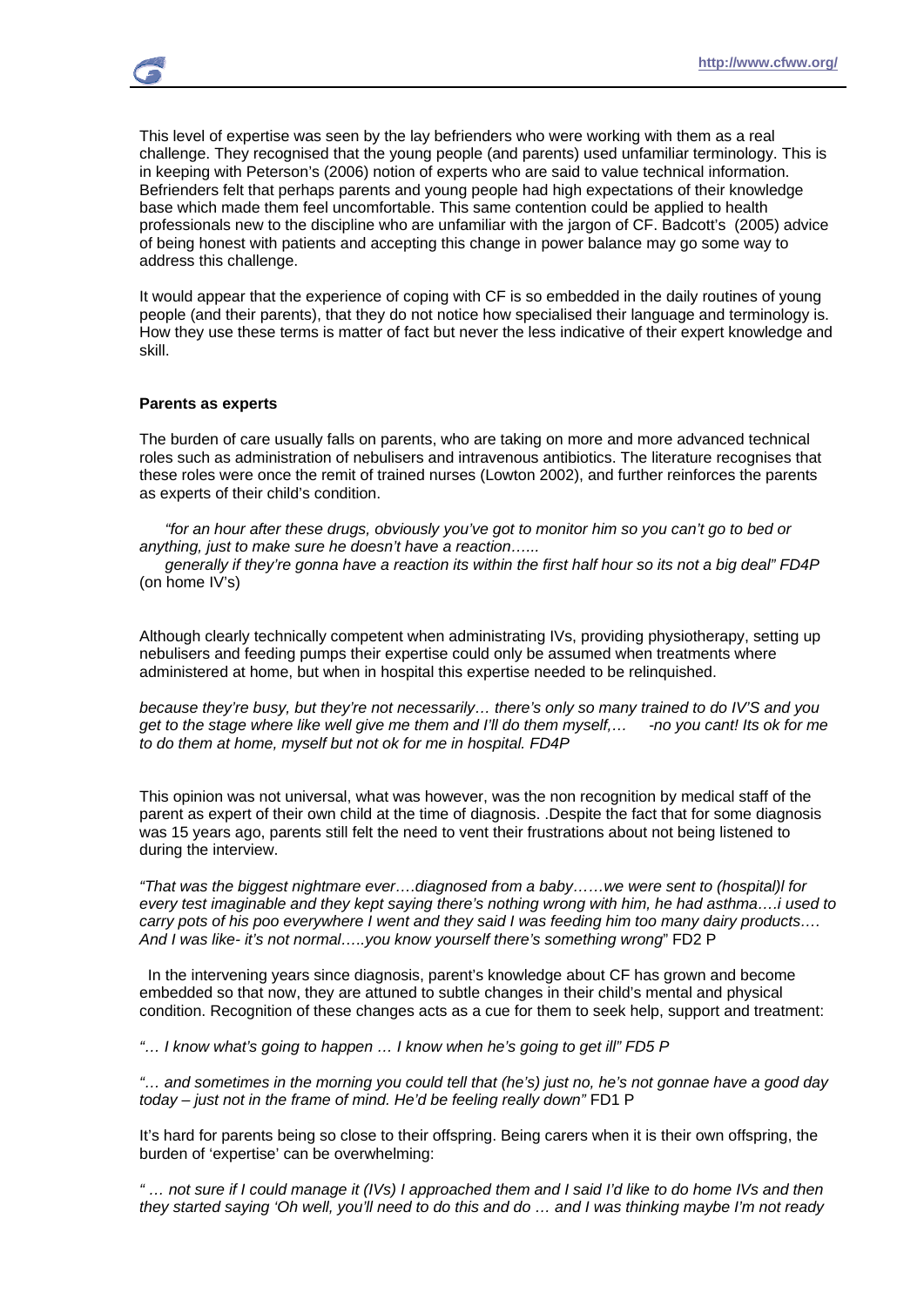*for it yet … I deal with handicapped kids at my work and I just felt Oh no, what if something …. It's your own eh?"*  FD2 P

This raises questions about the assumption that care givers or parents *want* to take on technical or expert roles. It is well known that asking carers to assume these roles saves the NHS millions of pounds per annum, but the drawback according to Fox (2005) is the burden that is then placed on these "experts" to continue to fulfil this role. For some it would seem it is a bridge too far.

Parents see their role as monitor, assessor and deliverer of care. This has physical, social and emotional effects on the parents. Physical effects include lack of sleep deprivation and so exhaustion, and general fatigue due to the daily care routines or endless rounds of appointments and hospital visits. A great deal of parents' time was invested in physical caring to try and keep their children out of hospital;

*"I would rather that I did everything than take him in and let the nurses deal with it, cos he's such a handful"* FD2 P

Although caring for a child with CF is physically and technically demanding, this aspect of the role eventually becomes routine albeit with input and support from specialist practitioners. As the child develops and matures, this aspect of care is entrusted to the child, who then assumes the role of the expert and the responsibility for the parent shifts from one of physical carer to one of encourager and mentor. This process of letting go can be very difficult for parents.

# **Conclusion**

Expertise is present in patients with CF and their carers but can be defined differently in accordance with the literature. When expertise is informal (such as parents managing their child's treatment), it is associated with less power and status than the recognised formal expertise of health professionals.

There is indeed at times a blurring of roles and responsibilities, especially when parents are defined as experts at home but appear powerless when their child is in hospital. The burden of being an expert carer requires many sacrifices and is not for everyone. Health Care professionals and policy makers need to consider how this new partnership between different experts can best be defined and utilised to maximise the best way forward in this new therapeutic alliance.

# **List of References**

Badcott D (2005) The expert patient: valid recognition or false hope? *Medicine, Health Care Philosphy* 8 173- 178

Benner P (1984) *From novice to expert*: Excellence and power in clinical nursing practice*.* Menlo Park, CA: Addison-Wesley

CF Trust (2008) *What is CF*? Available @ http://www.cftrust.org.uk/aboutcf/whatiscf/ Department of Health (2001) *The expert patient: A new approach to chronic disease in the 21st century* London DoH Fox J (2005) The role of the expert Patient in the management of chronic illness *British Journal of* 

*Nursing* 14 (1) 25-29

Kyngas H Duffy M Kroll T (2000) Conceptual analyses of concept compliance *Journal of Clinical Nursing* 9(1) 5-12

Lowton K (2002) Parents and Partners: Lay carers' perceptions of their role in the treatment and care of adults with cystic fibrosis *Journal of Advanced Nursing* 39 (2) 174-181